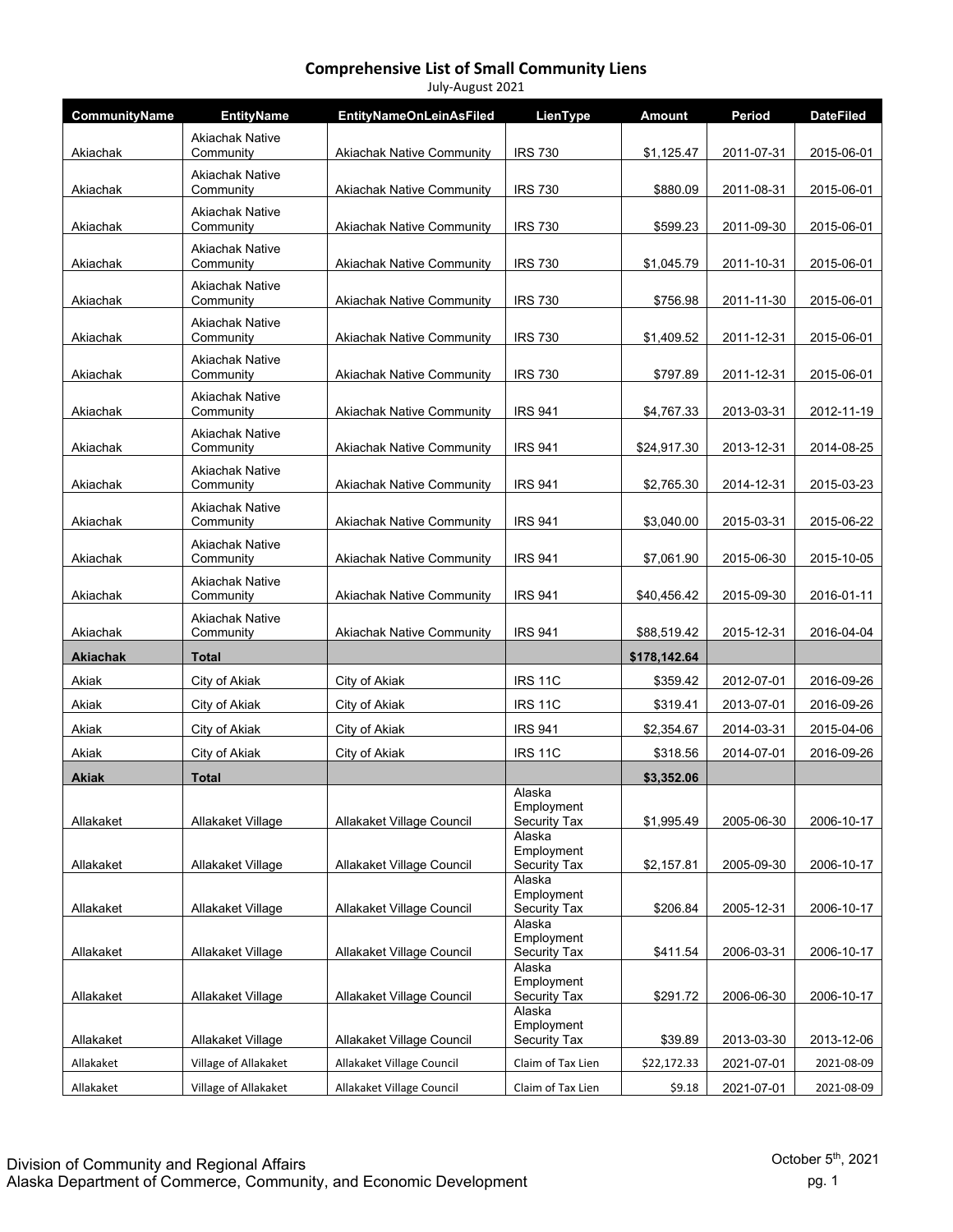#### **Comprehensive List of Small Community Liens** July-August 2021

| <b>CommunityName</b> | <b>EntityName</b>               | <b>EntityNameOnLeinAsFiled</b>           | LienType       | <b>Amount</b> | Period     | <b>DateFiled</b> |
|----------------------|---------------------------------|------------------------------------------|----------------|---------------|------------|------------------|
| <b>Allakaket</b>     | <b>Total</b>                    |                                          |                | \$27,284.80   |            |                  |
| Ambler               | Native Village of<br>Ambler     | Native Village of Ambler                 | <b>IRS 941</b> | \$43,151.61   | 2021-04-30 | 2021-04-06       |
|                      | Native Village of               |                                          |                |               |            |                  |
| Ambler               | Ambler<br>Native Village of     | Native Village of Ambler                 | <b>IRS 941</b> | \$36,215.64   | 2021-04-30 | 2021-04-06       |
| Ambler               | Ambler<br>Native Village of     | Native Village of Ambler                 | <b>IRS 941</b> | \$33,123.28   | 2021-04-30 | 2021-04-06       |
| Ambler               | Ambler                          | Native Village of Ambler                 | <b>IRS 941</b> | \$29,149.62   | 2021-04-30 | 2021-04-06       |
| Ambler               | Native Village of<br>Ambler     | Native Village of Ambler                 | <b>IRS 941</b> | \$28,728.68   | 2021-04-30 | 2021-04-06       |
| Ambler               | Native Village of<br>Ambler     | Native Village of Ambler                 | <b>IRS 941</b> | \$26,029.60   | 2021-04-30 | 2021-04-06       |
|                      | Native Village of               |                                          |                |               |            |                  |
| Ambler               | Ambler<br>Native Village of     | Native Village of Ambler                 | <b>IRS 941</b> | \$25,567.22   | 2021-04-30 | 2021-04-06       |
| Ambler               | Ambler                          | Native Village of Ambler                 | <b>IRS 941</b> | \$24,739.30   | 2021-04-30 | 2021-04-06       |
| Ambler               | Native Village of<br>Ambler     | Native Village of Ambler                 | <b>IRS 941</b> | \$21,442.84   | 2021-04-30 | 2021-04-06       |
| Ambler               | Native Village of<br>Ambler     | Native Village of Ambler                 | <b>IRS 941</b> | \$10,204.39   | 2021-04-30 | 2021-04-06       |
| <b>Ambler</b>        | <b>Total</b>                    |                                          |                | \$278,352.18  |            |                  |
| Aniak                | Village of Aniak                | <b>Aniak Traditional Council</b>         | <b>IRS 941</b> | \$8,498.88    | 2021-04-30 | 2021-04-20       |
| Aniak                | Village of Aniak                | Aniak Traditional Council                | <b>IRS 941</b> | \$2,551.18    | 2021-04-30 | 2021-04-20       |
| Aniak                | Village of Aniak                | <b>Aniak Traditional Council</b>         | <b>IRS 941</b> | \$2,481.75    | 2021-04-30 | 2021-04-20       |
| Aniak                | Village of Aniak                | <b>Aniak Traditional Council</b>         | <b>IRS 941</b> | \$2,049.40    | 2021-04-30 | 2021-04-20       |
| Aniak                | Village of Aniak                | <b>Aniak Traditional Council</b>         | <b>IRS 941</b> | \$1,971.66    | 2021-04-30 | 2021-04-20       |
| Aniak                | Village of Aniak                | <b>Aniak Traditional Council</b>         | <b>IRS 941</b> | \$1,913.86    | 2021-04-30 | 2021-04-20       |
| Aniak                | Village of Aniak                | <b>Aniak Traditional Council</b>         | <b>IRS 941</b> | \$1,329.39    | 2021-04-30 | 2021-04-20       |
| Aniak                | Village of Aniak                | <b>Aniak Traditional Council</b>         | <b>IRS 941</b> | \$1,275.59    | 2021-04-30 | 2021-04-20       |
| Aniak                | Village of Aniak                | <b>Aniak Traditional Council</b>         | <b>IRS 941</b> | \$974.94      | 2021-04-30 | 2021-04-20       |
| Aniak                | Village of Aniak                | <b>Aniak Traditional Council</b>         | <b>IRS 941</b> | \$879.90      | 2021-04-30 | 2021-04-20       |
| Aniak                | Village of Aniak                | Aniak Traditional Council                | <b>IRS 941</b> | \$387.12      | 2021-04-30 | 2021-04-20       |
| Aniak                | Village of Aniak                | <b>Aniak Traditional Council</b>         | IRS 941        | \$1,011.78    | 2021-07-01 | 2021-08-16       |
| Aniak                | Village of Aniak                | <b>Aniak Traditional Council</b>         | <b>IRS 941</b> | \$1,002.71    | 2021-07-01 | 2021-08-16       |
| Aniak                | <b>Total</b>                    |                                          |                | \$26,328.16   |            |                  |
|                      | Native Village of               | <b>Atmautluak Traditional</b>            |                |               |            |                  |
| Atmautluak           | Atmautluak                      | Council                                  | <b>IRS 941</b> | \$12,022.98   | 2017-06-30 | 2020-11-02       |
| Atmautluak           | Native Village of<br>Atmautluak | <b>Atmautluak Traditional</b><br>Council | <b>IRS 941</b> | \$48,157.04   | 2017-09-30 | 2020-11-02       |
| Atmautluak           | Native Village of<br>Atmautluak | <b>Atmautluak Traditional</b><br>Council | <b>IRS 941</b> | \$51,872.98   | 2017-12-31 | 2020-11-02       |
|                      | Native Village of               | <b>Atmautluak Traditional</b>            |                |               |            |                  |
| Atmautluak           | Atmautluak                      | Council                                  | <b>IRS 941</b> | \$40,882.60   | 2018-03-31 | 2020-11-02       |
| Atmautluak           | Native Village of<br>Atmautluak | <b>Atmautluak Traditional</b><br>Council | <b>IRS 941</b> | \$25,548.36   | 2018-06-30 | 2020-11-02       |
| Atmautluak           | Native Village of<br>Atmautluak | <b>Atmautluak Traditional</b><br>Council | <b>IRS 941</b> | \$20,969.47   | 2018-09-30 | 2020-11-02       |
| Atmautluak           | Native Village of<br>Atmautluak | <b>Atmautluak Traditional</b><br>Council | <b>IRS 730</b> | \$80.42       | 2019-02-28 | 2020-11-02       |
| Atmautluak           | Native Village of<br>Atmautluak | <b>Atmautluak Traditional Council</b>    | <b>IRS 941</b> | \$44,526.40   | 2021-07-01 | 2021-08-23       |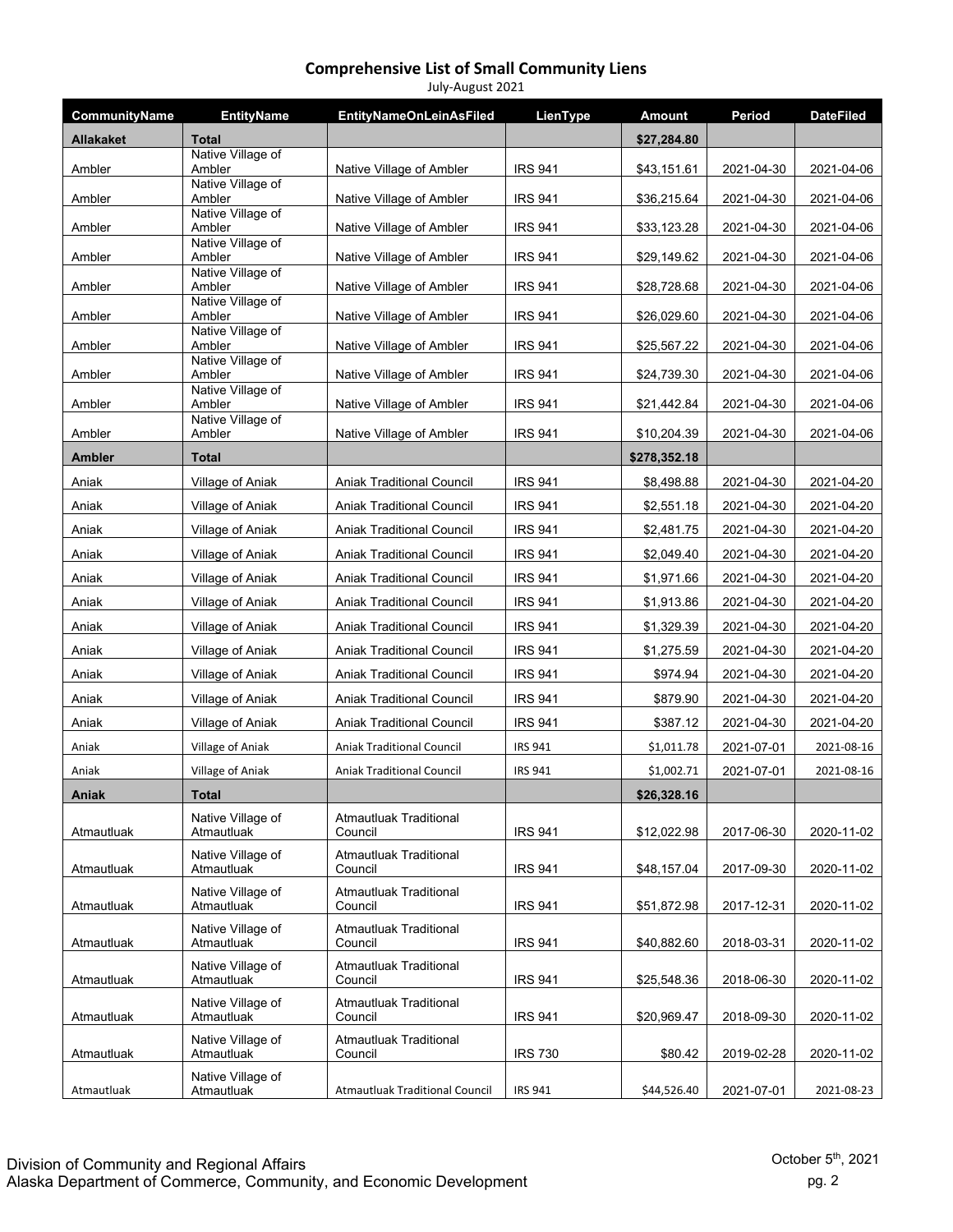| July-August 2021      |                                 |                                         |                                                       |              |            |                  |  |
|-----------------------|---------------------------------|-----------------------------------------|-------------------------------------------------------|--------------|------------|------------------|--|
| CommunityName         | <b>EntityName</b>               | <b>EntityNameOnLeinAsFiled</b>          | <b>LienType</b>                                       | Amount       | Period     | <b>DateFiled</b> |  |
| Atmautluak            | Native Village of<br>Atmautluak | <b>Atmautluak Traditional Council</b>   | <b>IRS 941</b>                                        | \$234.19     | 2021-07-01 | 2021-08-23       |  |
| <b>Atmautluak</b>     | Total                           |                                         |                                                       | \$244,294.44 |            |                  |  |
|                       |                                 |                                         | Alaska                                                |              |            |                  |  |
| <b>Brevig Mission</b> | City of Brevig Mission          | City of Brevig Mission                  | Employment<br><b>Security Tax</b>                     | \$2,717.57   | 2013-02-27 | 2013-03-01       |  |
| <b>Brevig Mission</b> | Total                           |                                         |                                                       | \$2,717.57   |            |                  |  |
| Chefornak             | Village of Chefornak            | <b>Chefornak Traditional</b><br>Council | Alaska<br>Employment<br><b>Security Tax</b><br>Alaska | \$1.046.64   | 2001-06-30 | 2001-11-23       |  |
| Chefornak             | Village of Chefornak            | <b>Chefornak Traditional</b><br>Council | Employment<br><b>Security Tax</b>                     | \$4,786.15   | 2002-09-30 | 2003-02-15       |  |
| Chefornak             | Village of Chefornak            | Cherfornak Water & Sewer<br>Utility     | Claim of Tax Lien                                     | \$39.91      | 2021-01-01 | 2021-01-07       |  |
| <b>Chefornak</b>      | Total                           |                                         |                                                       | \$5,872.70   |            |                  |  |
| Chevak                | City of Chevak                  | <b>Chevak City Council</b>              | <b>IRS 941</b>                                        | \$12,896.13  | 2014-07-21 | 2019-06-18       |  |
| Chevak                | City of Chevak                  | <b>Chevak City Council</b>              | <b>IRS 6721</b>                                       | \$10,296.90  | 2014-11-17 | 2019-06-18       |  |
| Chevak                | City of Chevak                  | <b>Chevak City Council</b>              | <b>IRS 6721</b>                                       | \$43,548.58  | 2015-01-12 | 2019-06-18       |  |
| Chevak                | City of Chevak                  | Chevak City Council                     | <b>IRS 941</b>                                        | \$27,390.93  | 2015-03-02 | 2019-06-18       |  |
| Chevak                | City of Chevak                  | <b>Chevak City Council</b>              | <b>IRS 941</b>                                        | \$1,120.54   | 2015-04-13 | 2019-06-18       |  |
| Chevak                | City of Chevak                  | <b>Chevak City Council</b>              | <b>IRS 941</b>                                        | \$27,143.16  | 2016-06-13 | 2019-06-18       |  |
| Chevak                | City of Chevak                  | <b>Chevak City Council</b>              | <b>IRS 941</b>                                        | \$27,162.44  | 2017-01-02 | 2019-06-18       |  |
| Chevak                | City of Chevak                  | <b>Chevak City Council</b>              | <b>IRS 941</b>                                        | \$31,244.96  | 2017-04-03 | 2019-06-18       |  |
| Chevak                | City of Chevak                  | <b>Chevak City Council</b>              | <b>IRS 941</b>                                        | \$26,621.53  | 2017-07-10 | 2019-06-18       |  |
| Chevak                | City of Chevak                  | <b>Chevak City Council</b>              | <b>IRS 941</b>                                        | \$26,875.14  | 2017-11-06 | 2019-06-18       |  |
| Chevak                | City of Chevak                  | Chevak City Council                     | <b>IRS 941</b>                                        | \$29,790.01  | 2017-12-25 | 2019-06-18       |  |
| Chevak                | City of Chevak                  | Chevak City Council                     | <b>IRS 941</b>                                        | \$31,507.36  | 2018-02-26 | 2019-06-18       |  |
| Chevak                | City of Chevak                  | <b>Chevak City Council</b>              | <b>IRS 941</b>                                        | \$26,774.36  | 2018-02-26 | 2019-06-18       |  |
| Chevak                | City of Chevak                  | <b>Chevak City Council</b>              | <b>IRS 941</b>                                        | \$28,928.74  | 2018-03-05 | 2019-06-18       |  |
| Chevak                | City of Chevak                  | Chevak City Council                     | <b>IRS 941</b>                                        | \$22,487.82  | 2018-03-05 | 2019-06-18       |  |
| Chevak                | City of Chevak                  | <b>Chevak City Council</b>              | <b>IRS 941</b>                                        | \$25,321.20  | 2018-03-26 | 2019-06-18       |  |
| Chevak                | City of Chevak                  | <b>Chevak City Council</b>              | <b>IRS 941</b>                                        | \$33,215.17  | 2018-04-09 | 2019-06-18       |  |
| Chevak                | City of Chevak                  | <b>Chevak City Council</b>              | <b>IRS 730</b>                                        | \$186.91     | 2018-07-16 | 2019-06-18       |  |
| Chevak                | City of Chevak                  | Chevak City Council                     | <b>IRS 730</b>                                        | \$132.71     | 2018-07-16 | 2019-06-18       |  |
| Chevak                | City of Chevak                  | <b>Chevak City Council</b>              | <b>IRS 730</b>                                        | \$120.94     | 2018-07-16 | 2019-06-18       |  |
| Chevak                | City of Chevak                  | <b>Chevak City Council</b>              | <b>IRS 730</b>                                        | \$113.63     | 2018-07-16 | 2019-06-18       |  |
| Chevak                | City of Chevak                  | <b>Chevak City Council</b>              | <b>IRS 730</b>                                        | \$106.60     | 2018-07-16 | 2019-06-18       |  |
| Chevak                | City of Chevak                  | Chevak City Council                     | <b>IRS 730</b>                                        | \$98.62      | 2018-07-16 | 2019-06-18       |  |
| Chevak                | City of Chevak                  | Chevak City Council                     | <b>IRS 730</b>                                        | \$92.91      | 2018-07-16 | 2019-06-18       |  |
| Chevak                | City of Chevak                  | <b>Chevak City Council</b>              | <b>IRS 730</b>                                        | \$90.87      | 2018-07-16 | 2019-06-18       |  |
| Chevak                | City of Chevak                  | <b>Chevak City Council</b>              | <b>IRS 730</b>                                        | \$90.73      | 2018-07-16 | 2019-06-18       |  |
| Chevak                | City of Chevak                  | Chevak City Council                     | <b>IRS 730</b>                                        | \$82.44      | 2018-07-16 | 2019-06-18       |  |
| Chevak                | City of Chevak                  | <b>Chevak City Council</b>              | <b>IRS 730</b>                                        | \$74.11      | 2018-07-16 | 2019-06-18       |  |
| Chevak                | City of Chevak                  | Chevak City Council                     | <b>IRS 730</b>                                        | \$71.46      | 2018-07-16 | 2019-06-18       |  |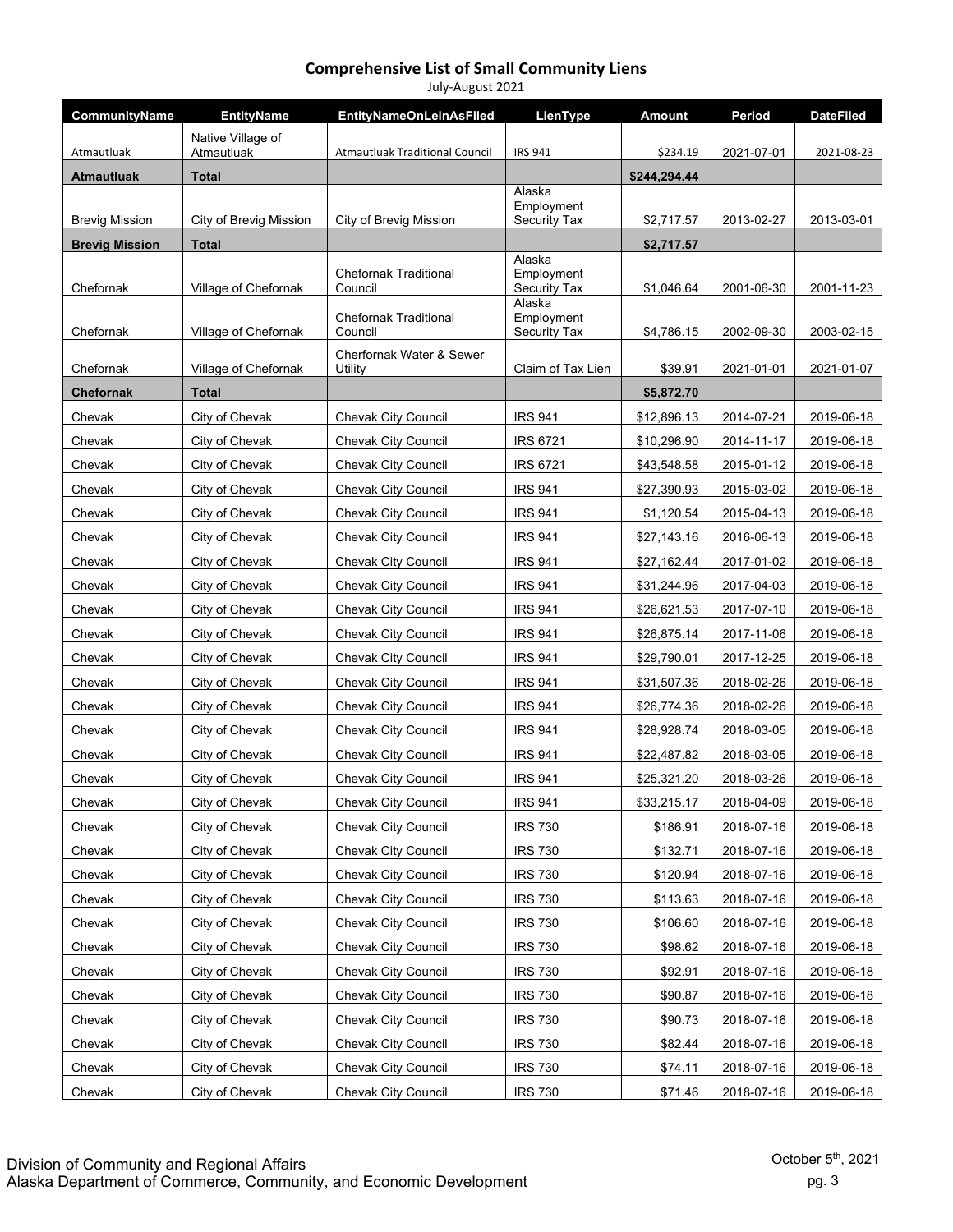| July-August 2021    |                      |                                |                      |               |            |                  |  |
|---------------------|----------------------|--------------------------------|----------------------|---------------|------------|------------------|--|
| CommunityName       | <b>EntityName</b>    | <b>EntityNameOnLeinAsFiled</b> | LienType             | <b>Amount</b> | Period     | <b>DateFiled</b> |  |
| Chevak              | City of Chevak       | Chevak City Council            | <b>IRS 730</b>       | \$71.28       | 2018-07-16 | 2019-06-18       |  |
| Chevak              | City of Chevak       | Chevak City Council            | <b>IRS 730</b>       | \$64.48       | 2018-07-16 | 2019-06-18       |  |
| Chevak              | City of Chevak       | <b>Chevak City Council</b>     | <b>IRS 730</b>       | \$61.31       | 2018-07-16 | 2019-06-18       |  |
| Chevak              | City of Chevak       | <b>Chevak City Council</b>     | <b>IRS 730</b>       | \$58.39       | 2018-07-16 | 2019-06-18       |  |
| Chevak              | City of Chevak       | Chevak City Council            | <b>IRS 730</b>       | \$58.11       | 2018-07-16 | 2019-06-18       |  |
| Chevak              | City of Chevak       | <b>Chevak City Council</b>     | <b>IRS 730</b>       | \$58.05       | 2018-07-16 | 2019-06-18       |  |
| Chevak              | City of Chevak       | <b>Chevak City Council</b>     | <b>IRS 730</b>       | \$54.11       | 2018-07-16 | 2019-06-18       |  |
| Chevak              | City of Chevak       | Chevak City Council            | <b>IRS 730</b>       | \$53.14       | 2018-07-16 | 2019-06-18       |  |
| Chevak              | City of Chevak       | <b>Chevak City Council</b>     | <b>IRS 730</b>       | \$52.98       | 2018-07-16 | 2019-06-18       |  |
| Chevak              | City of Chevak       | <b>Chevak City Council</b>     | <b>IRS 730</b>       | \$49.52       | 2018-07-16 | 2019-06-18       |  |
| Chevak              | City of Chevak       | Chevak City Council            | <b>IRS 730</b>       | \$255.93      | 2018-07-23 | 2019-06-18       |  |
| Chevak              | City of Chevak       | <b>Chevak City Council</b>     | <b>IRS 941</b>       | \$1,912.87    | 2018-07-30 | 2019-06-18       |  |
| Chevak              | City of Chevak       | Chevak City Council            | <b>IRS 941</b>       | \$3,049.91    | 2018-10-01 | 2019-06-18       |  |
| Chevak              | City of Chevak       | Chevak City Council            | <b>IRS 730</b>       | \$101.46      | 2018-10-01 | 2019-06-18       |  |
| Chevak              | City of Chevak       | <b>Chevak City Council</b>     | <b>IRS 730</b>       | \$140.39      | 2018-10-31 | 2019-08-28       |  |
| Chevak              | City of Chevak       | <b>Chevak City Council</b>     | <b>IRS 941</b>       | \$1,827.56    | 2019-01-14 | 2019-06-18       |  |
| Chevak              | City of Chevak       | <b>Chevak City Council</b>     | <b>IRS 941</b>       | \$28,943.29   | 2019-03-31 | 2019-08-28       |  |
| Chevak              | City of Chevak       | Chevak City Council            | <b>IRS 941</b>       | \$21,227.13   | 2019-04-01 | 2019-06-18       |  |
| Chevak              | <b>Total</b>         |                                |                      | \$491,626.81  |            |                  |  |
| Elim                | City of Elim         | City of Elim                   | <b>IRS 941</b>       | \$2,834.64    | 2014-03-31 | 2017-02-01       |  |
| Elim                | City of Elim         | City of Elim                   | <b>IRS 941</b>       | \$1,358.41    | 2014-12-31 | 2017-02-01       |  |
| Elim                | City of Elim         | City of Elim                   | <b>IRS 941</b>       | \$1,404.96    | 2015-03-31 | 2017-02-01       |  |
| Elim                | City of Elim         | City of Elim                   | <b>IRS 941</b>       | \$1,230.43    | 2015-06-30 | 2017-02-01       |  |
| Elim                | City of Elim         | City of Elim                   | <b>IRS 941</b>       | \$7,775.82    | 2015-09-30 | 2017-02-01       |  |
| Elim                | City of Elim         | City of Elim                   | <b>IRS 941</b>       | \$22,483.41   | 2015-12-31 | 2017-02-01       |  |
| Elim                | City of Elim         | City of Elim                   | <b>IRS 941</b>       | \$1,167.98    | 2016-03-31 | 2017-02-01       |  |
| Elim                | City of Elim         | City of Elim                   | <b>IRS 941</b>       | \$23,405.80   | 2016-06-30 | 2017-02-01       |  |
| <b>Elim</b>         | <b>Total</b>         |                                |                      | \$61,661.45   |            |                  |  |
|                     |                      |                                | Alaska<br>Employment |               |            |                  |  |
| Gambell             | City of Gambell      | <b>Gambell Common Council</b>  | Security Tax         | \$2,262.00    | 2019-05-06 | 2019-05-09       |  |
| Gambell             | City of Gambell      | Gambell Common Council         | Claim of Tax Lien    | \$481.83      | 2021-07-01 | 2021-08-27       |  |
| <b>Gambell</b>      | <b>Total</b>         |                                |                      | \$2,743.83    |            |                  |  |
| Goodnews Bay        | City of Goodnews Bay | City of Goodnews Bay           | <b>IRS 941</b>       | \$5,005.21    | 2012-12-31 | 2020-12-22       |  |
| Goodnews Bay        | City of Goodnews Bay | City of Goodnews Bay           | <b>IRS 941</b>       | \$113.35      | 2013-06-30 | 2020-12-22       |  |
| Goodnews Bay        | City of Goodnews Bay | City of Goodnews Bay           | <b>IRS 941</b>       | \$3,213.49    | 2013-09-30 | 2020-12-22       |  |
| Goodnews Bay        | City of Goodnews Bay | City of Goodnews Bay           | <b>IRS 941</b>       | \$27.39       | 2017-09-30 | 2020-12-22       |  |
| Goodnews Bay        | City of Goodnews Bay | City of Goodnews Bay           | <b>IRS 941</b>       | \$3,683.53    | 2018-03-31 | 2020-12-22       |  |
| Goodnews Bay        | City of Goodnews Bay | City of Goodnews Bay           | <b>IRS 941</b>       | \$3,318.39    | 2018-06-30 | 2020-12-22       |  |
| Goodnews Bay        | City of Goodnews Bay | City of Goodnews Bay           | <b>IRS 941</b>       | \$748.31      | 2018-09-30 | 2020-12-22       |  |
| Goodnews Bay        | City of Goodnews Bay | City of Goodnews Bay           | <b>IRS 941</b>       | \$3,972.05    | 2018-12-31 | 2020-12-22       |  |
| <b>Goodnews Bay</b> | <b>Total</b>         |                                |                      | \$20,081.72   |            |                  |  |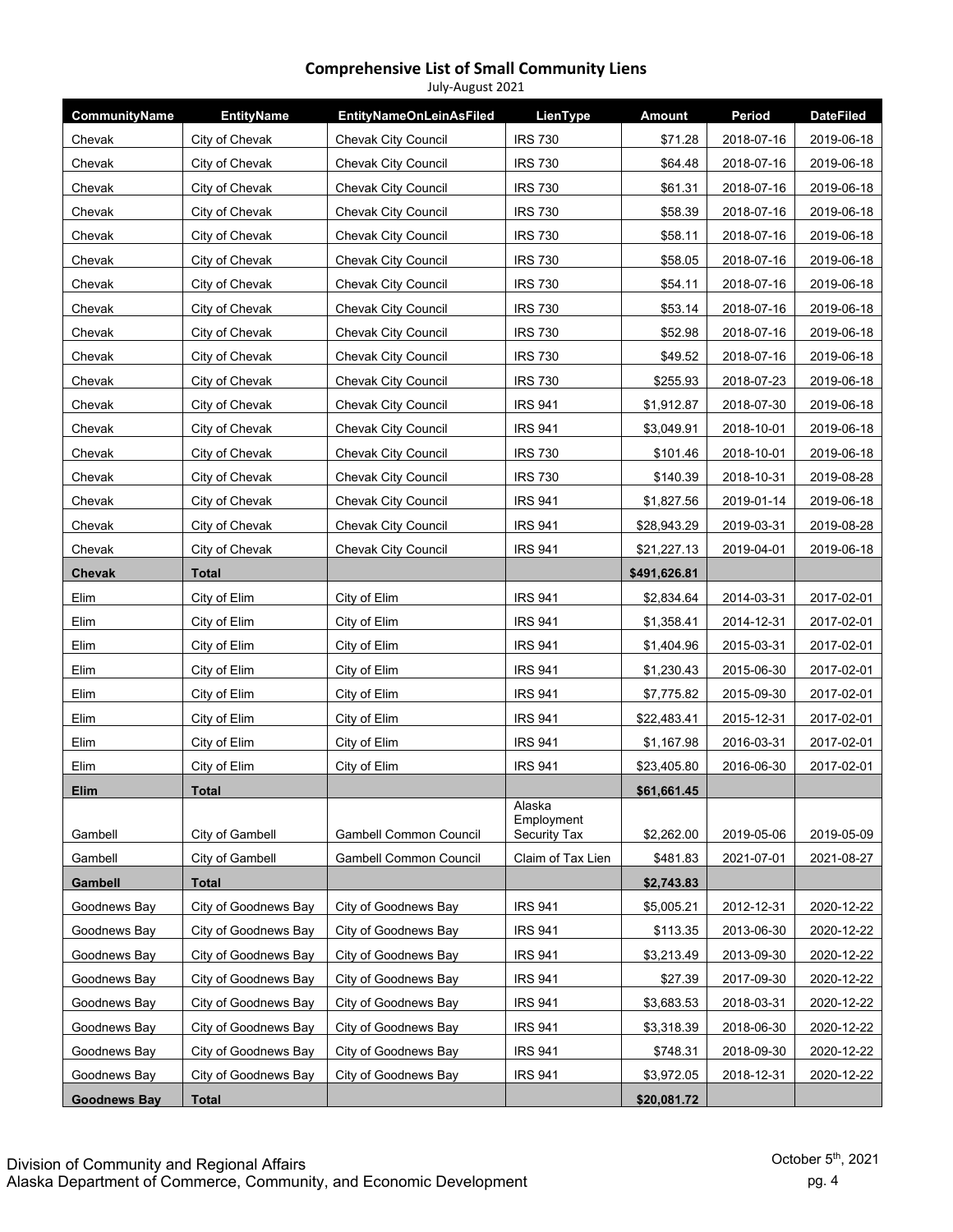#### **Comprehensive List of Small Community Liens** July-August 2021

| CommunityName     | <b>EntityName</b>            | <b>EntityNameOnLeinAsFiled</b>       | LienType                             | <b>Amount</b> | Period     | <b>DateFiled</b> |
|-------------------|------------------------------|--------------------------------------|--------------------------------------|---------------|------------|------------------|
| Hydaburg          | City of Hydaburg             | City of Hydaburg                     | <b>IRS 941</b>                       | \$272.79      | 2017-06-26 | 2019-04-17       |
| Hydaburg          | City of Hydaburg             | City of Hydaburg                     | <b>IRS 941</b>                       | \$3,161.04    | 2017-11-06 | 2019-04-17       |
| Hydaburg          | City of Hydaburg             | City of Hydaburg                     | <b>IRS 941</b>                       | \$5,902.46    | 2018-09-24 | 2019-04-17       |
| Hydaburg          | City of Hydaburg             | City of Hydaburg                     | <b>IRS 941</b>                       | \$4,250.55    | 2018-09-24 | 2019-04-17       |
| Hydaburg          | City of Hydaburg             | City of Hydaburg                     | <b>IRS 941</b>                       | \$2,924.29    | 2018-09-24 | 2019-04-17       |
| Hydaburg          | City of Hydaburg             | City of Hydaburg                     | <b>IRS 941</b>                       | \$164.17      | 2018-10-01 | 2019-04-17       |
| <b>Hydaburg</b>   | Total                        |                                      |                                      | \$16,675.30   |            |                  |
| Ivanof Bay        | Ivanof Bay Tribal<br>Council | Ivanof Bay Tribal Council            | Alaska<br>Employment<br>Security Tax | \$6.45        | 2017-06-30 | 2018-05-25       |
| Ivanof Bay        | Ivanof Bay Tribal<br>Council | Ivanof Bay Tribal Council            | Alaska<br>Employment<br>Security Tax | \$583.32      | 2017-12-31 | 2018-05-25       |
| Ivanof Bay        | Ivanof Bay Tribal<br>Council | Ivanof Bay Tribal Council            | Alaska<br>Employment<br>Security Tax | \$610.55      | 2018-03-31 | 2018-09-11       |
| <b>Ivanof Bay</b> | <b>Total</b>                 |                                      |                                      | \$1,200.32    |            |                  |
| Kaltag            | Village of Kaltag            | Kaltag Village Council               | Claim of Tax Lien                    | \$44.51       | 2020-12-31 | 2020-11-03       |
| Kaltag            | Village of Kaltag            | Kaltag Village Council               | Claim of Tax Lien                    | \$299.07      | 2021-07-01 | 2021-07-23       |
| Kaltag            | <b>Total</b>                 |                                      |                                      | \$343.58      |            |                  |
| Kotzebue          | Village of Kotzebue          | Kotzebue IRA Council                 | <b>IRS 941</b>                       | \$9,563.70    | 2021-07-01 | 2021-07-06       |
| Kotzebue          | <b>Total</b>                 |                                      |                                      | \$9,563.70    |            |                  |
| Kwethluk          | City of Kwethluk             | Kwethluk IRA Council                 | <b>IRS 941</b>                       | \$36,706.82   | 2017-09-30 | 2020-12-14       |
| Kwethluk          | City of Kwethluk             | Kwethluk IRA Council                 | <b>IRS 730</b>                       | \$253.17      | 2017-11-30 | 2020-12-14       |
| Kwethluk          | City of Kwethluk             | Kwethluk IRA Council                 | <b>IRS 941</b>                       | \$55,855.95   | 2017-12-31 | 2020-12-14       |
| Kwethluk          | City of Kwethluk             | Kwethluk IRA Council                 | <b>IRS 941</b>                       | \$1,656.39    | 2018-03-31 | 2020-12-14       |
| Kwethluk          | City of Kwethluk             | Kwethluk IRA Council                 | <b>IRS 941</b>                       | \$3,466.82    | 2018-06-30 | 2020-12-14       |
| Kwethluk          | City of Kwethluk             | Kwethluk IRA Council                 | <b>IRS 941</b>                       | \$3,593.48    | 2018-09-30 | 2020-12-14       |
| Kwethluk          | City of Kwethluk             | Kwethluk IRA Council                 | <b>IRS 730</b>                       | \$129.77      | 2018-10-31 | 2020-12-14       |
| Kwethluk          | City of Kwethluk             | Kwethluk IRA Council                 | <b>IRS 941</b>                       | \$3,012.86    | 2018-12-31 | 2020-12-14       |
| Kwethluk          | City of Kwethluk             | Kwethluk IRA Council                 | <b>IRS 941</b>                       | \$2,056.29    | 2019-03-31 | 2020-12-14       |
| Kwethluk          | City of Kwethluk             | Kwethluk IRA Council                 | <b>IRS 941</b>                       | \$3,123.20    | 2019-06-30 | 2020-12-14       |
| Kwethluk          | City of Kwethluk             | Kwethluk IRA Council                 | <b>IRS 941</b>                       | \$4,493.92    | 2019-09-30 | 2020-12-14       |
| Kwethluk          | City of Kwethluk             | Kwethluk IRA Council                 | <b>IRS 941</b>                       | \$22,784.43   | 2021-04-30 | 2021-03-22       |
| Kwethluk          | City of Kwethluk             | Kwethluk IRA Council                 | <b>IRS 941</b>                       | \$3,126.20    | 2021-04-30 | 2021-03-22       |
| Kwethluk          | City of Kwethluk             | Kwethluk IRA Council                 | <b>IRS 941</b>                       | \$2,046.29    | 2021-04-30 | 2021-03-22       |
| Kwethluk          | City of Kwethluk             | Kwethluk IRA Council                 | <b>IRS 730</b>                       | \$129.77      | 2021-04-30 | 2021-03-22       |
| Kwethluk          | City of Kwethluk             | Kwethluk IRA Council                 | <b>IRS 730</b>                       | \$70.29       | 2021-04-30 | 2021-03-22       |
| <b>Kwethluk</b>   | Total                        |                                      |                                      | \$142,505.65  |            |                  |
| Lower Kalskag     | Village of Lower Kalskag     | Lower Kalskag Traditional<br>Council | <b>IRS 941</b>                       | \$3,155.73    | 2021-07-01 | 2021-07-20       |
| Lower Kalskag     | Village of Lower Kalskag     | Lower Kalskag Traditional<br>Council | <b>IRS 941</b>                       | \$2,624.92    | 2021-07-01 | 2021-07-20       |
| Lower Kalskag     | Village of Lower Kalskag     | Lower Kalskag Traditional<br>Council | <b>IRS 941</b>                       | \$2,516.65    | 2021-07-01 | 2021-07-20       |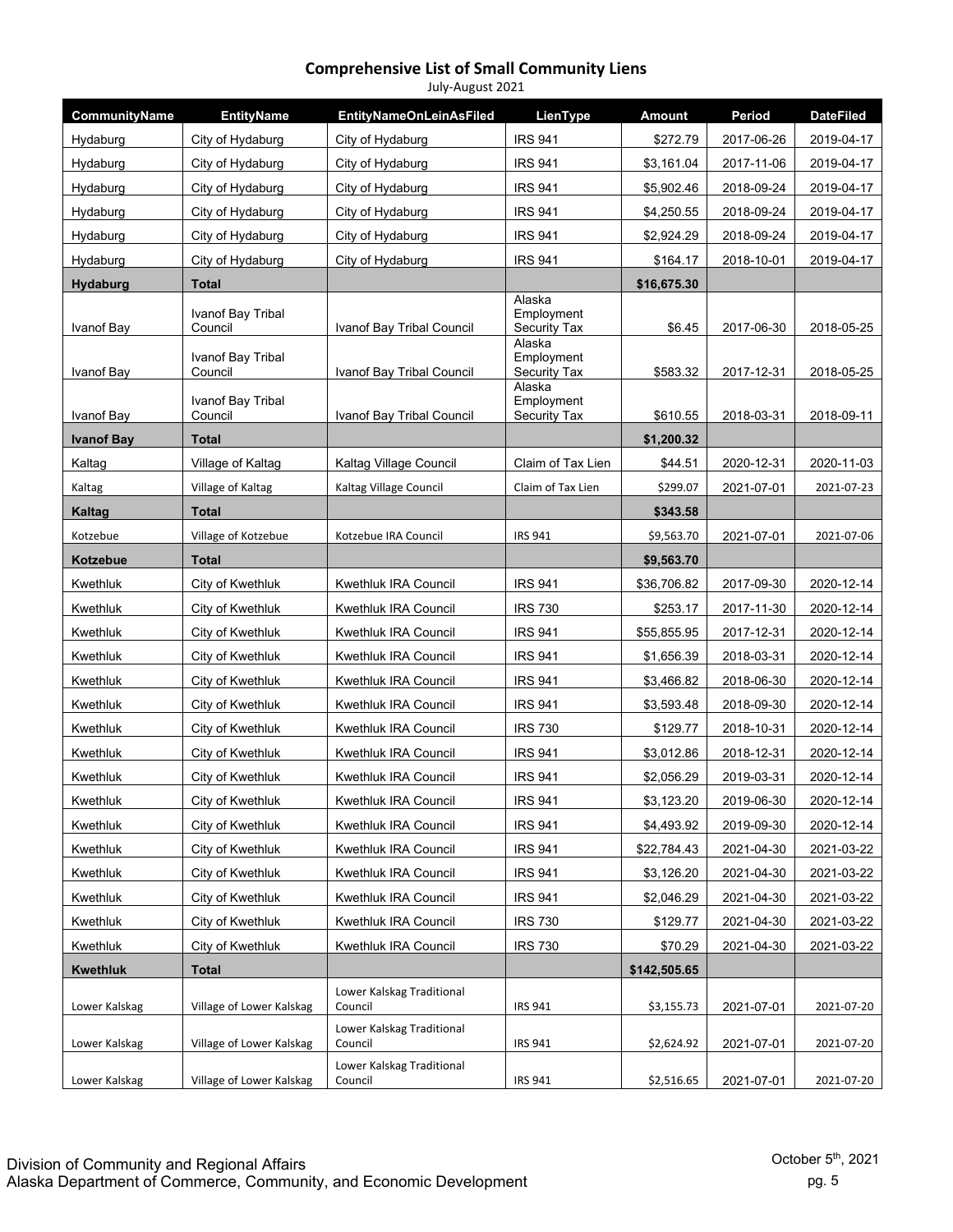| July-August 2021     |                                  |                                           |                                      |               |            |                  |  |
|----------------------|----------------------------------|-------------------------------------------|--------------------------------------|---------------|------------|------------------|--|
| CommunityName        | <b>EntityName</b>                | <b>EntityNameOnLeinAsFiled</b>            | LienType                             | <b>Amount</b> | Period     | <b>DateFiled</b> |  |
| Lower Kalskag        | Village of Lower Kalskag         | Lower Kalskag Traditional<br>Council      | <b>IRS 941</b>                       | \$2,244.55    | 2021-07-01 | 2021-07-20       |  |
| Lower Kalskag        | Village of Lower Kalskag         | Lower Kalskag Traditional<br>Council      | <b>IRS 941</b>                       | \$604.15      | 2021-07-01 | 2021-07-20       |  |
| <b>Lower Kalskag</b> | <b>Total</b>                     |                                           |                                      | \$11,146.00   |            |                  |  |
| Noorvik              | City of Noorvik                  | City of Noorvik                           | <b>IRS 941</b>                       | \$29,429.61   | 2014-03-30 | 2020-12-08       |  |
| Noorvik              | City of Noorvik                  | City of Noorvik                           | <b>IRS 941</b>                       | \$30,511.44   | 2014-06-30 | 2020-12-08       |  |
| Noorvik              | City of Noorvik                  | City of Noorvik                           | <b>IRS 941</b>                       | \$40,919.99   | 2014-09-30 | 2020-12-08       |  |
| Noorvik              | City of Noorvik                  | City of Noorvik                           | <b>IRS 941</b>                       | \$67,769.52   | 2014-12-31 | 2020-12-08       |  |
| Noorvik              | City of Noorvik                  | City of Noorvik                           | <b>IRS 941</b>                       | \$14,333.11   | 2015-03-31 | 2020-12-08       |  |
| Noorvik              | City of Noorvik                  | City of Noorvik                           | <b>IRS 941</b>                       | \$16,703.55   | 2015-09-30 | 2020-12-08       |  |
| Noorvik              | City of Noorvik                  | City of Noorvik                           | <b>IRS 941</b>                       | \$10,900.62   | 2015-12-31 | 2020-12-08       |  |
| Noorvik              | City of Noorvik                  | City of Noorvik                           | <b>IRS 941</b>                       | \$2,574.92    | 2016-03-31 | 2020-12-08       |  |
| Noorvik              | City of Noorvik                  | City of Noorvik                           | <b>IRS 941</b>                       | \$4,230.13    | 2016-06-30 | 2020-12-08       |  |
| Noorvik              | City of Noorvik                  | City of Noorvik                           | <b>IRS 941</b>                       | \$974.54      | 2016-09-30 | 2020-12-08       |  |
| Noorvik              | City of Noorvik                  | City of Noorvik                           | <b>IRS 941</b>                       | \$11,388.44   | 2016-12-31 | 2020-12-08       |  |
| Noorvik              | City of Noorvik                  | City of Noorvik                           | <b>IRS 941</b>                       | \$7,463.30    | 2017-03-31 | 2020-12-08       |  |
| Noorvik              | City of Noorvik                  | City of Noorvik                           | <b>IRS 941</b>                       | \$3,588.24    | 2017-06-30 | 2020-12-08       |  |
| Noorvik              | City of Noorvik                  | City of Noorvik                           | <b>IRS 941</b>                       | \$969.57      | 2017-12-31 | 2020-12-08       |  |
| Noorvik              | City of Noorvik                  | City of Noorvik                           | <b>IRS 941</b>                       | \$3,641.71    | 2018-06-30 | 2020-12-08       |  |
| Noorvik              | City of Noorvik                  | City of Noorvik                           | <b>IRS 941</b>                       | \$1,229.60    | 2018-12-31 | 2020-12-08       |  |
| Noorvik              | City of Noorvik                  | City of Noorvik                           | <b>IRS 941</b>                       | \$893.33      | 2019-03-31 | 2020-12-08       |  |
| <b>Noorvik</b>       | <b>Total</b>                     |                                           |                                      | \$247,521.62  |            |                  |  |
| Nunapitchuk          | Native Village of<br>Nunapitchuk | Nunapitchuk IRA Council                   | Alaska<br>Employment<br>Security Tax | \$3,640.11    | 1999-12-31 | 2000-04-28       |  |
| Nunapitchuk          | <b>Total</b>                     |                                           |                                      | \$3,640.11    |            |                  |  |
| <b>Pilot Point</b>   | Native Village of Pilot<br>Point | Pilot Point Village Council               | <b>IRS 941</b>                       | \$3,340.12    | 2019-12-31 | 2020-12-22       |  |
| <b>Pilot Point</b>   | <b>Total</b>                     |                                           |                                      | \$3,340.12    |            |                  |  |
|                      |                                  | Aleut Community of Saint                  |                                      |               |            |                  |  |
| Saint George         | Saint Geroge Island              | George Island                             | <b>IRS 941</b>                       | \$18,510.14   | 2021-07-01 | 2021-07-19       |  |
| Saint George         | Saint Geroge Island              | Aleut Community of Saint<br>George Island | <b>IRS 941</b>                       | \$15,683.60   | 2021-07-01 | 2021-07-19       |  |
| <b>Saint George</b>  | <b>Total</b>                     |                                           |                                      | \$34,193.74   |            |                  |  |
|                      |                                  | <b>Tribal Government of Saint</b>         | Alaska<br>Employment                 |               |            |                  |  |
| Saint Paul           | Saint Paul Island                | Paul Island                               | <b>Security Tax</b>                  | \$8,195.89    | 2000-09-30 | 2001-02-21       |  |
| <b>Saint Paul</b>    | <b>Total</b>                     |                                           |                                      | \$42,389.63   |            |                  |  |
| Savoonga             | Native Village of<br>Savoonga    | Native Village of Savoonga                | <b>IRS 941</b>                       | \$732.52      | 2009-12-31 | 2012-09-17       |  |
| Savoonga             | Native Village of<br>Savoonga    | Native Village of Savoonga                | <b>IRS 941</b>                       | \$3,154.31    | 2010-09-30 | 2013-07-29       |  |
| Savoonga             | Native Village of<br>Savoonga    | Native Village of Savoonga                | <b>IRS 941</b>                       | \$20,083.28   | 2010-12-31 | 2012-08-20       |  |
| Savoonga             | Native Village of<br>Savoonga    | Native Village of Savoonga                | <b>IRS 941</b>                       | \$67,467.72   | 2011-03-31 | 2012-08-20       |  |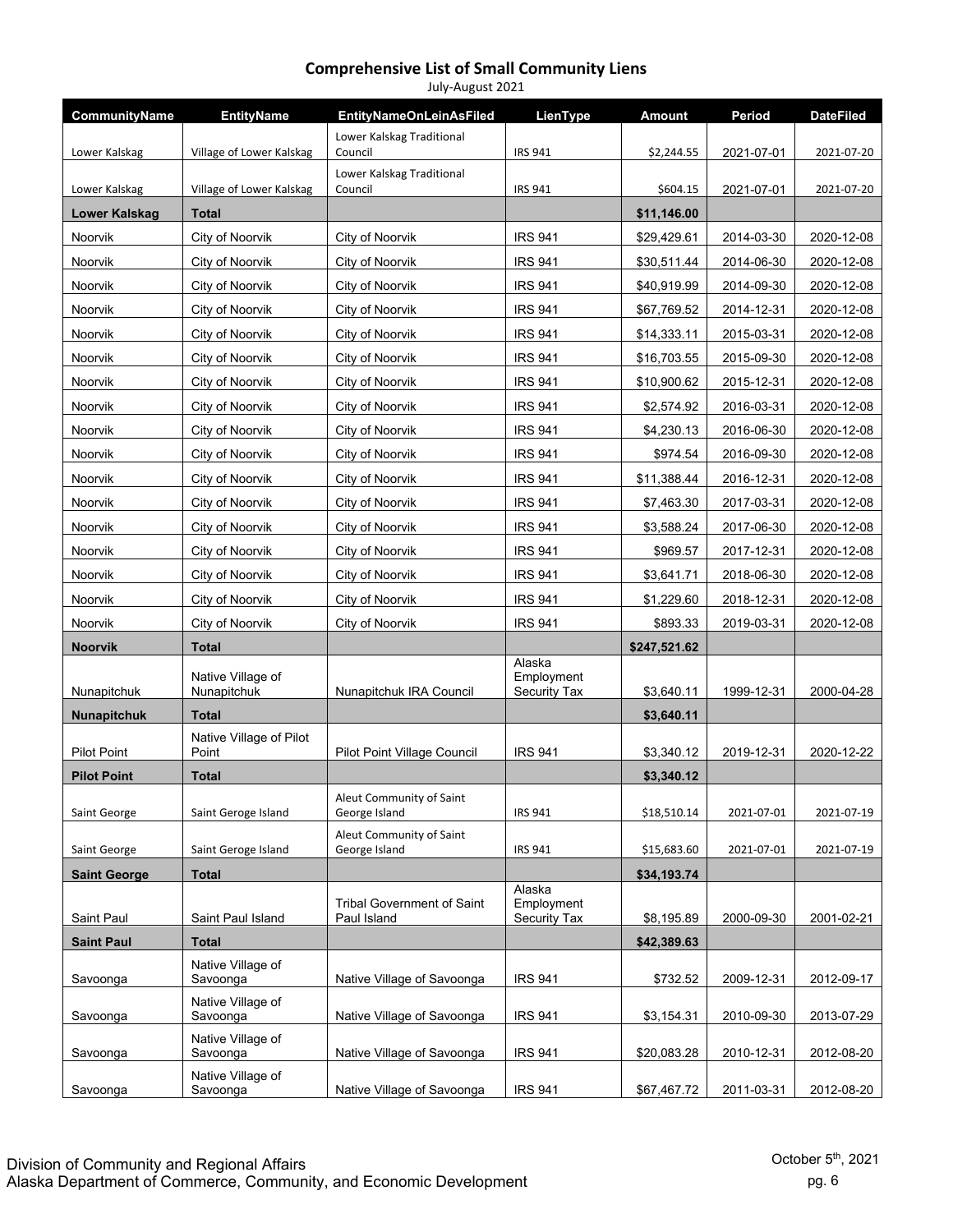| July-August 2021     |                                   |                                |                   |              |            |                  |  |
|----------------------|-----------------------------------|--------------------------------|-------------------|--------------|------------|------------------|--|
| <b>CommunityName</b> | <b>EntityName</b>                 | <b>EntityNameOnLeinAsFiled</b> | LienType          | Amount       | Period     | <b>DateFiled</b> |  |
| Savoonga             | Native Village of<br>Savoonga     | Native Village of Savoonga     | <b>IRS 941</b>    | \$67,835.31  | 2011-06-30 | 2012-08-20       |  |
|                      | Native Village of                 |                                |                   |              |            |                  |  |
| Savoonga             | Savoonga                          | Native Village of Savoonga     | <b>IRS 941</b>    | \$164,050.25 | 2011-09-30 | 2013-08-27       |  |
| Savoonga             | Native Village of<br>Savoonga     | Native Village of Savoonga     | <b>IRS 941</b>    | \$68,238.02  | 2011-09-30 | 2012-08-20       |  |
|                      | Native Village of                 |                                |                   |              |            |                  |  |
| Savoonga             | Savoonga<br>Native Village of     | Native Village of Savoonga     | <b>IRS 941</b>    | \$68,726.51  | 2011-12-31 | 2012-08-20       |  |
| Savoonga             | Savoonga                          | Native Village of Savoonga     | <b>IRS 6721</b>   | \$12,251.53  | 2012-03-31 | 2012-09-03       |  |
| Savoonga             | Native Village of<br>Savoonga     | Native Village of Savoonga     | <b>IRS 941</b>    | \$10,462.16  | 2012-06-30 | 2013-08-27       |  |
| Savoonga             | Native Village of<br>Savoonga     | Native Village of Savoonga     | <b>IRS 941</b>    | \$49,239.91  | 2012-09-30 | 2013-08-27       |  |
| Savoonga             | <b>Total</b>                      |                                |                   | \$532,241.52 |            |                  |  |
| Selawik              | City of Selawik                   | Selawik City Council           | <b>IRS 941</b>    | \$14,054.33  | 2015-09-14 | 2019-06-25       |  |
| Selawik              | City of Selawik                   | Selawik City Council           | <b>IRS 941</b>    | \$87,424.68  | 2016-03-14 | 2019-06-25       |  |
| Selawik              | City of Selawik                   | Selawik City Council           | <b>IRS 941</b>    | \$45,706.45  | 2016-03-14 | 2019-06-25       |  |
| Selawik              | City of Selawik                   | Selawik City Council           | <b>IRS 941</b>    | \$70,397.58  | 2016-04-11 | 2019-06-25       |  |
| Selawik              | City of Selawik                   | Selawik City Council           | <b>IRS 941</b>    | \$68,227.04  | 2017-06-19 | 2019-06-25       |  |
| Selawik              | City of Selawik                   | Selawik City Council           | <b>IRS 941</b>    | \$75,984.43  | 2017-06-26 | 2019-06-25       |  |
| Selawik              | City of Selawik                   | Selawik City Council           | <b>IRS 941</b>    | \$41,474.13  | 2017-09-04 | 2019-06-25       |  |
| Selawik              | City of Selawik                   | Selawik City Council           | <b>IRS 941</b>    | \$39,786.21  | 2017-10-16 | 2019-06-25       |  |
| Selawik              | City of Selawik                   | Selawik City Council           | <b>IRS 941</b>    | \$36,165.26  | 2018-01-01 | 2019-06-25       |  |
| Selawik              | City of Selawik                   | Selawik City Council           | <b>IRS 941</b>    | \$48,731.19  | 2018-04-09 | 2019-06-25       |  |
| Selawik              | City of Selawik                   | Selawik City Council           | <b>IRS 941</b>    | \$25,062.24  | 2018-09-10 | 2019-06-25       |  |
| Selawik              | City of Selawik                   | Selawik City Council           | <b>IRS 941</b>    | \$51,448.01  | 2019-03-18 | 2019-06-25       |  |
| Selawik              | City of Selawik                   | Selawik City Council           | <b>IRS 941</b>    | \$20,339.36  | 2019-03-25 | 2019-06-25       |  |
| <b>Selawik</b>       | <b>Total</b>                      |                                |                   | \$624,800.91 |            |                  |  |
| Shageluk             | <b>Shageluk Native</b><br>Village | Native Village of Shageluk     | Claim of Tax Lien | \$3,466.59   | 2020-06-30 | 2020-05-14       |  |
| <b>Shageluk</b>      | <b>Total</b>                      |                                |                   | \$3,466.59   |            |                  |  |
| Shungnak             | City of Shungnak                  | <b>Shungnak City Council</b>   | Claim of Tax Lien | \$2,849.81   | 2020-12-01 | 2020-12-01       |  |
| Shungnak             | City of Shungnak                  | Shungnak City Council          | Claim of Tax Lien | \$3,424.77   | 2021-01-01 | 2021-01-21       |  |
| Shungnak             | City of Shungnak                  | <b>Shungnak City Council</b>   | Claim of Tax Lien | \$3,796.90   | 2021-05-17 | 2021-05-19       |  |
| Shungnak             | City of Shungnak                  | <b>Shungnak City Council</b>   | Claim of Tax Lien | \$4,361.08   | 2021-07-01 | 2021-08-11       |  |
| Shungnak             | <b>Total</b>                      |                                |                   | \$14,432.56  |            |                  |  |
| Tanana               | City of Tanana                    | City of Tanana                 | <b>IRS 941</b>    | \$31,920.58  | 2021-07-01 | 2021-07-26       |  |
| Tanana               | City of Tanana                    | City of Tanana                 | <b>IRS 941</b>    | \$22,628.81  | 2021-07-01 | 2021-07-26       |  |
| Tanana               | City of Tanana                    | City of Tanana                 | <b>IRS 941</b>    | \$17,859.00  | 2021-07-01 | 2021-07-26       |  |
| Tanana               | City of Tanana                    | City of Tanana                 | <b>IRS 941</b>    | \$12,134.86  | 2021-07-01 | 2021-07-26       |  |
| Tanana               | City of Tanana                    | City of Tanana                 | <b>IRS 941</b>    | \$4,119.03   | 2021-07-01 | 2021-07-26       |  |
| Tanana               | City of Tanana                    | City of Tanana                 | <b>IRS 941</b>    | \$2,487.17   | 2021-07-01 | 2021-07-26       |  |
| Tanana               | City of Tanana                    | City of Tanana                 | <b>IRS 941</b>    | \$2,118.78   | 2021-07-01 | 2021-07-26       |  |
| Tanana               | City of Tanana                    | City of Tanana                 | <b>IRS 941</b>    | \$1,247.08   | 2021-07-01 | 2021-07-26       |  |